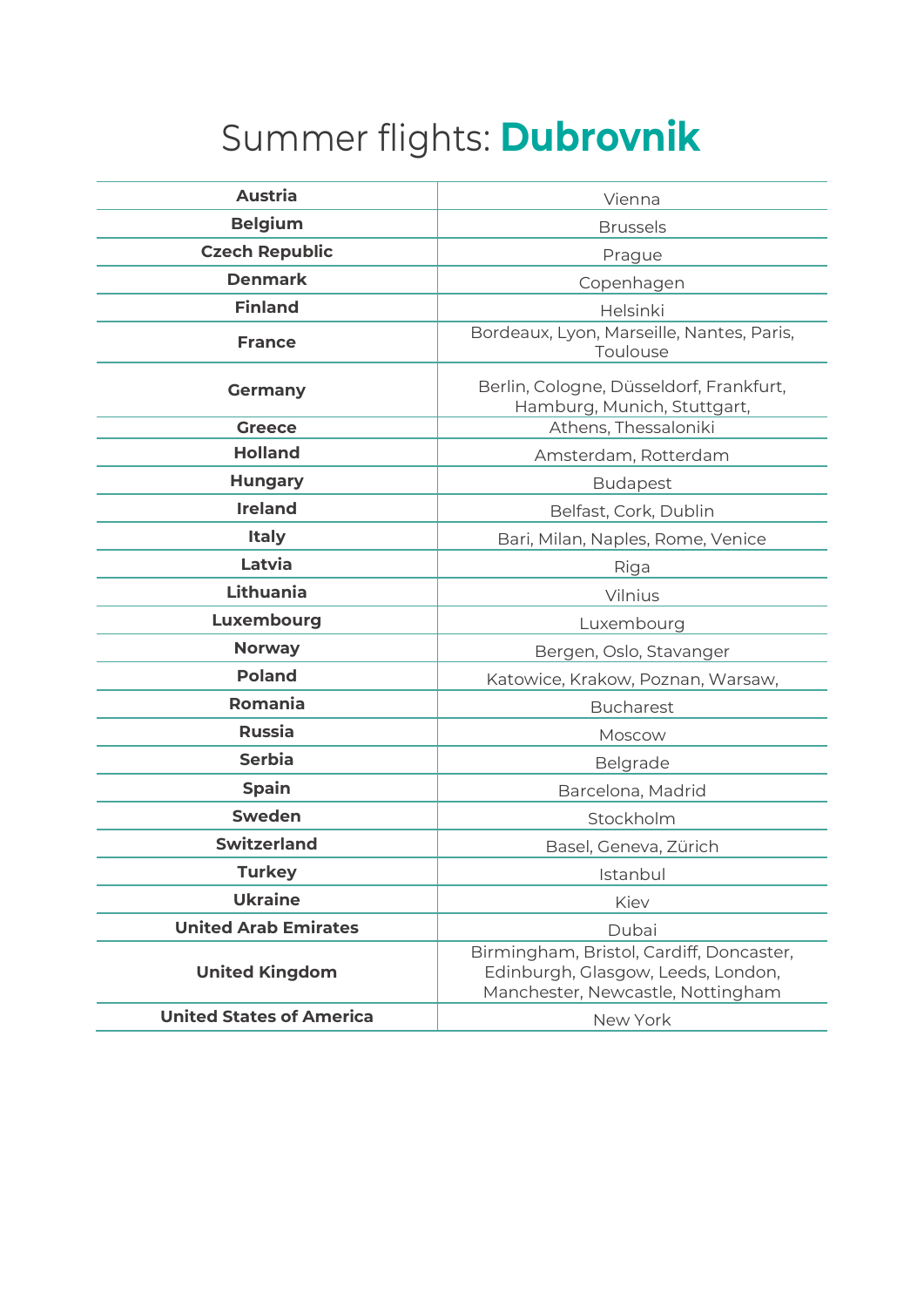## Summer flights: **Split**

| <b>Austria</b>        | Vienna                                                                                                                                                               |
|-----------------------|----------------------------------------------------------------------------------------------------------------------------------------------------------------------|
| <b>Belgium</b>        | <b>Brussel</b>                                                                                                                                                       |
| <b>Denmark</b>        | Copenhagen                                                                                                                                                           |
| <b>Finland</b>        | Helsinki                                                                                                                                                             |
| <b>France</b>         | Paris, Lyon, Toulouse, Nice, Nantes,<br>Marseille, Bordeaux                                                                                                          |
| <b>Germany</b>        | Berlin, Frankfurt, Düsseldorf, München                                                                                                                               |
| <b>Greece</b>         | Athens, Mykonos, Corfu, Crete,<br>Kefalonia, Santorini                                                                                                               |
| <b>Iceland</b>        | Reykjavik                                                                                                                                                            |
| <b>Ireland</b>        | Dublin                                                                                                                                                               |
| <b>Israel</b>         | <b>Tel Aviv</b>                                                                                                                                                      |
| <b>Italy</b>          | Milano, Rome, Naples, Turin, Genoa,<br>Pisa, Florence, Cagliari                                                                                                      |
| <b>Malta</b>          | Malta                                                                                                                                                                |
| <b>Netherlands</b>    | Amsterdam                                                                                                                                                            |
| <b>Norway</b>         | Bergen                                                                                                                                                               |
| <b>Portugal</b>       | Porto, Faro, Lisabon                                                                                                                                                 |
| Romania               | <b>Bucharest</b>                                                                                                                                                     |
| <b>Scotland</b>       | Glasgow, Edinburgh                                                                                                                                                   |
| <b>Spain</b>          | Barcelona, Valencia, Seville, Vigo, Valladolid,<br>Menorca, Malaga, Majorca, Ibiza, Algeria,<br>Alicante, La Coruña, Algeria, Tenerife,<br>Lanzarote, Bilbao, Oviedo |
| <b>Sweden</b>         | Stockholm, Gothenburg                                                                                                                                                |
| <b>Switzerland</b>    | Zürich, Geneva, Basel                                                                                                                                                |
| <b>Turkey</b>         | Istanbul                                                                                                                                                             |
| <b>United Kingdom</b> | London, Bristol, Manchester, Birmingham                                                                                                                              |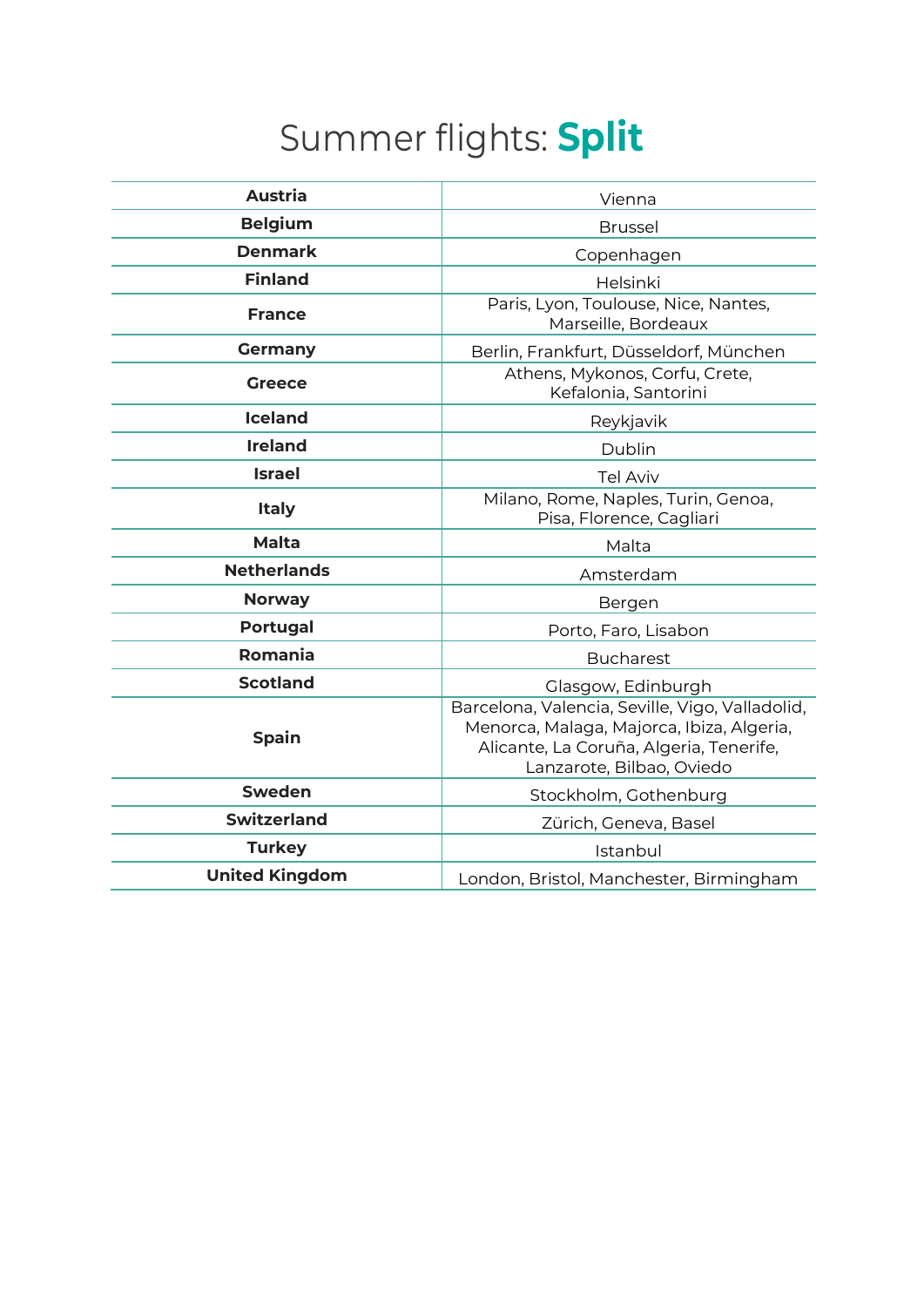## Summer flights: **Tivat**

| <b>Azerbaijan</b>           | <b>Baku</b>                   |
|-----------------------------|-------------------------------|
| <b>Belgium</b>              | <b>Brussels</b>               |
|                             |                               |
| <b>Bulgaria</b>             | Sofia                         |
| <b>Czech Republic</b>       | Prague                        |
| <b>Denmark</b>              | Copenhagen                    |
| <b>Estonia</b>              | Talinn                        |
| <b>Finland</b>              | Helsinki                      |
| <b>France</b>               | Paris                         |
| <b>Germany</b>              | Berlin, Dusseldorf, Frankfurt |
|                             | Leipzig, Munich               |
| <b>Holland</b>              | Eindhoven                     |
| <b>Israel</b>               | <b>Tel Aviv</b>               |
| <b>Italy</b>                | Catania                       |
| Latvia                      | Riga                          |
| Luxembourg                  | Luxembourg                    |
| <b>Moldova</b>              | Chisinau                      |
| <b>Norway</b>               | Oslo,                         |
| <b>Portugal</b>             | Faro                          |
| Saudi Arabia                | Riyadh                        |
| <b>Serbia</b>               | Belgrade                      |
| <b>Slovakia</b>             | <b>Bratislava</b>             |
| <b>Sweden</b>               | Stockholm                     |
| <b>Switzerland</b>          | Zurich, Geneva                |
| <b>Turkey</b>               | Antalya, Istanbul             |
| <b>United Arab Emirates</b> | Dubai                         |
| <b>United Kingdom</b>       | London, Manchester            |